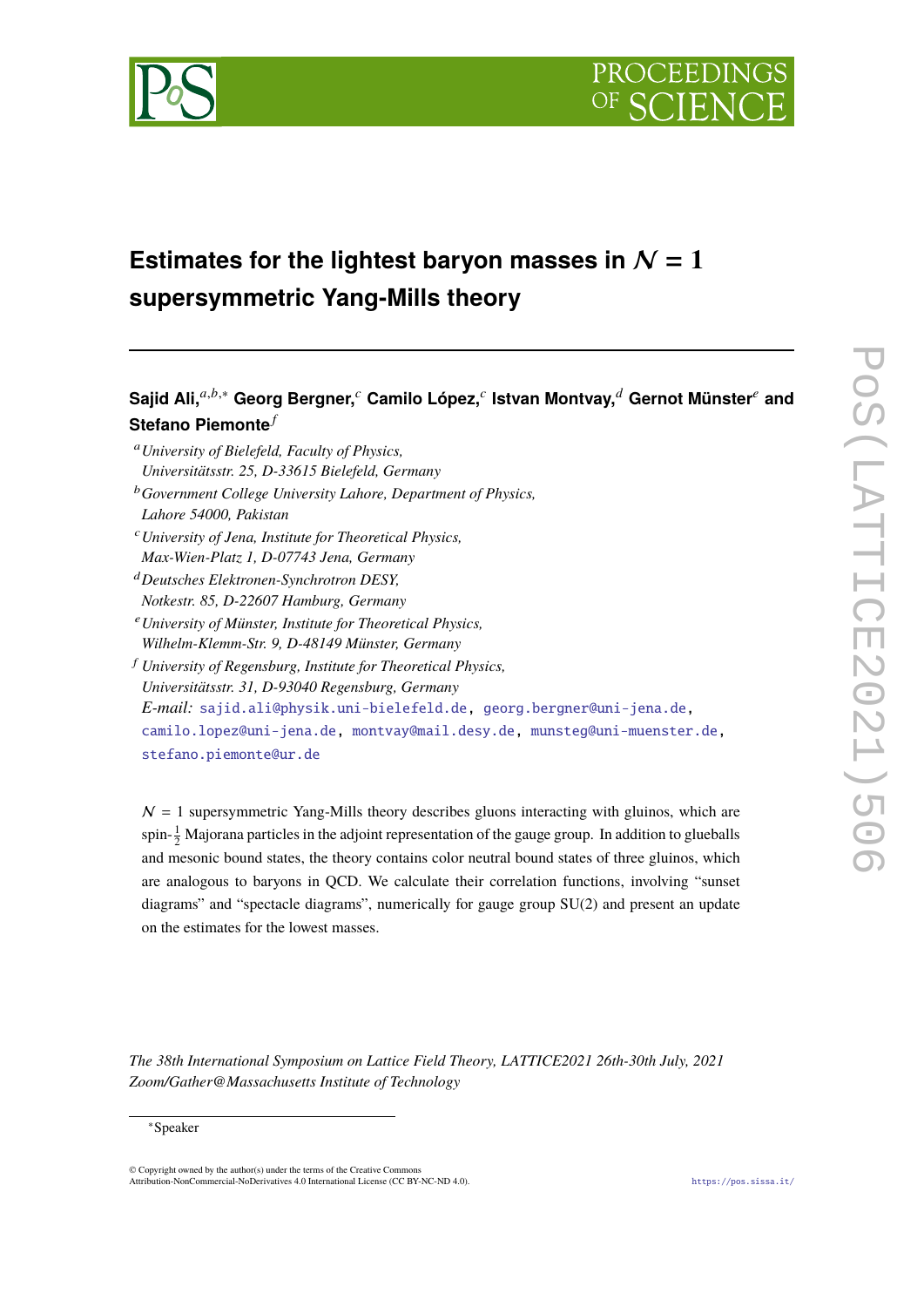#### **1. Introduction**

 $N = 1$  supersymmetric Yang-Mills (SYM) theory describes the strong interaction between gluons and their superpartners, the gluinos, represented by the fields  $A^a_{\mu}(x)$  and  $\lambda^a(x)$ , respectively, where  $a = 1, \ldots, N_c^2 - 1$  for gauge group  $SU(N_c)$ . Gluinos are Majorana fermions transforming in the adjoint representation of the gauge group. The Lagrangian of  $N = 1$  SYM theory in Minkowski space reads

$$
\mathcal{L}_{\text{SYM}} = -\frac{1}{4} F^{a}_{\mu\nu} F^{a,\mu\nu} + \frac{i}{2} \bar{\lambda}^a \gamma^\mu \left( \mathcal{D}_\mu \lambda \right)^a - \frac{m_{\tilde{g}}}{2} \bar{\lambda}^a \lambda^a. \tag{1}
$$

The first term in the above Lagrangian is the gauge part where  $F_{\mu\nu}^a$  is the non-abelian field strength tensor. The second term is the kinetic part, where  $\mathcal{D}_{\mu}$  is the covariant derivative in the adjoint representation. The last term is the gluino mass term with mass  $m_{\tilde{g}}$ , which breaks supersymmetry softly. For the Monte-Carlo simulations on an Euclidean hypercubic lattice we use the action proposed by Curci and Veneziano [\[1\]](#page-5-0) based on a Wilson fermion formulation. The bare mass is related the hopping parameter by  $\kappa = 1/(2m_{\tilde{g}} + 8)$ . A clover term can be added to the action to improve the results up to  $O(a^2)$  [\[2\]](#page-5-1). The gluino mass has to be finite in the simulations, and a chiral extrapolation is required to obtain final results in zero gluino mass limit.

Based on effective Lagrangians, Veneziano et al. and Farrar et al. predicted supermultiplets of lightest bound states for the theory [\[3,](#page-5-2) [4\]](#page-5-3). The masses of the members of a multiplet are degenerate if supersymmetry is not broken.

In the last few years we have investigated the low-lying mass spectrum of SYM theory on the lattice with gauge groups SU(2) and SU(3), which we have calculated nonperturbatively from first principles using Monte-Carlo techniques [\[5–](#page-5-4)[9\]](#page-5-5). In addition, we have studied the SUSY Ward identities, where we showed that the broken supersymmetry is recovered in the combined chiral and continuum limit [\[10,](#page-5-6) [11\]](#page-5-7).

Theoretically it is possible in SYM theory to form bound states of three gluinos, for any number of colors and for gauge groups SU(2) and SU(3). In analogy to the baryons of QCD, we also call these objects generally "baryons". We have already presented preliminary results for baryon masses for the gauge group  $SU(2)$  [\[12\]](#page-5-8). In this article we will present improved results, the improvement being made by choosing an optimal set of parameters in the stochastic estimator technique and by putting more sources on the full time extent of the lattice. In Sec. [2](#page-1-0) we will briefly discuss the theoretical construction of baryon correlation functions, while Sec. [3](#page-2-0) will be about numerical results of correlation functions and corresponding masses.

#### <span id="page-1-0"></span>**2. Baryon correlation functions**

As a first step, we discuss the analytical form of the baryon two-point correlation function that is numerically evaluated on the lattice and the appropriate function fitted to the data to obtain the corresponding mass. The correlation function can be obtained from the interpolating field  $W(x)$ and its conjugate field  $\overline{W}(x)$  as follows

$$
B(x, y) = \langle W(x)\overline{W}(y)\rangle.
$$
 (2)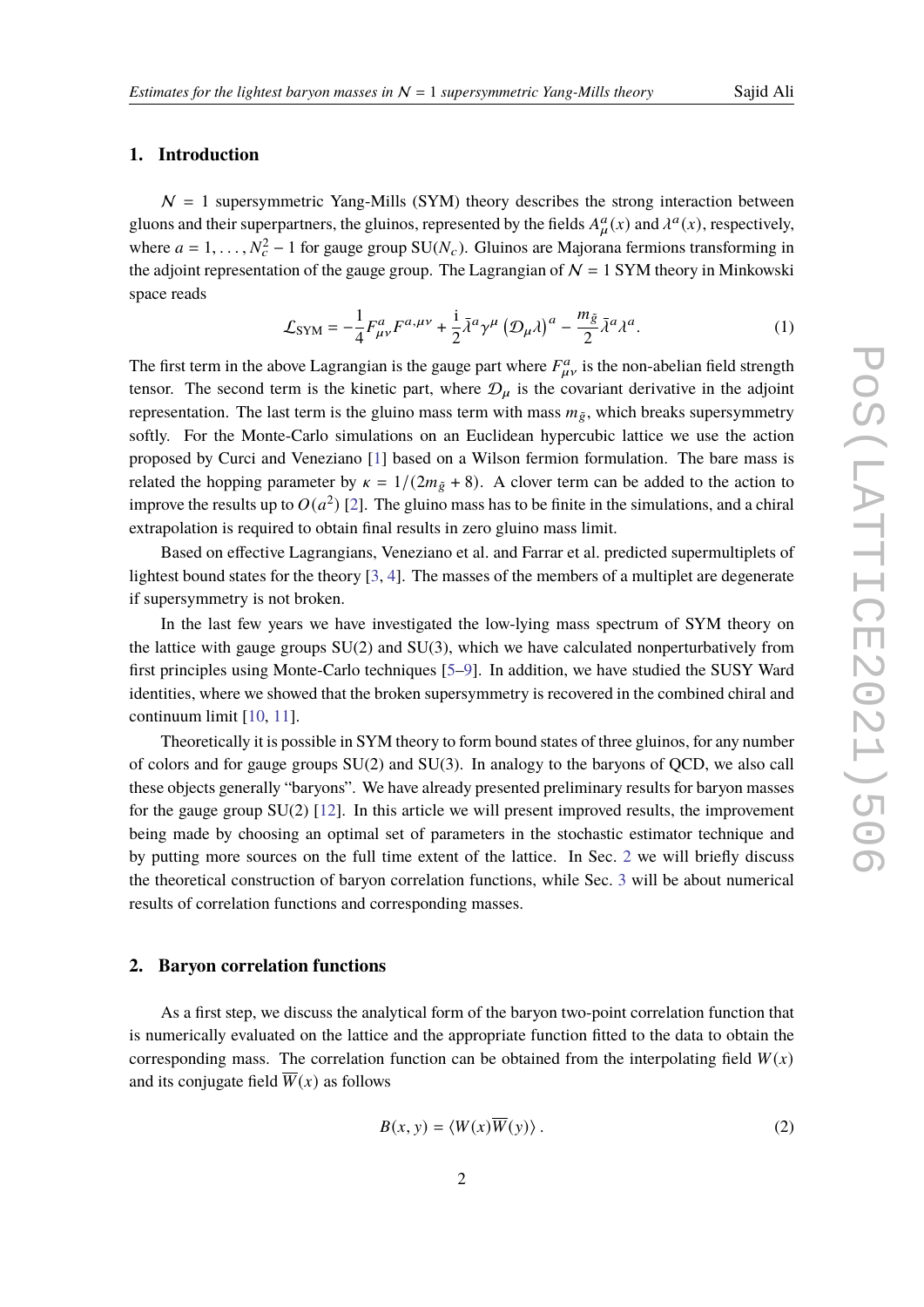The interpolating field  $W(x)$  is a three fermion operator with by now unspecified matrices  $\Gamma$  acting on spinor indices. Using the Majorana condition, the correlator can be simplified to [\[13\]](#page-5-9)

$$
B^{\alpha\delta}(x, y) = \langle W^{\alpha}(x)\overline{W}^{\delta}(y)\rangle = \langle W^{\alpha}(x)C^{\delta\alpha'}W^{\alpha'}(y)\rangle
$$
  
=  $t_{abc}t_{a'b'c'}\Gamma^{\beta\gamma}\Gamma^{\beta'\gamma'}C^{\delta\alpha'}\langle\lambda_a^{\alpha}(x)\lambda_b^{\beta}(x)\lambda_c^{\gamma'}(x)\lambda_{a'}^{\alpha'}(y)\lambda_{b'}^{\beta'}(y)\lambda_{c'}^{\gamma'}(y)\rangle,$  (3)

where  $C$  is the charge conjugation matrix. The fermions are integrated out based on Wick's theorem. For the contractions we use  $\langle \lambda_a^{\alpha}(x) \lambda_b^{\beta} \rangle$  $\binom{\beta}{b}(y)_F = -(\Delta(x, y)C)_{ab}^{\alpha\beta}$ , where the propagator  $\Delta = D_w^{-1}$  is the inverse of the Wilson-Dirac matrix  $D_w$ . We obtain two major contributions, namely the "sunset" piece" ( $B_{Sset}^{\pm}$ ) and the "spectacle piece" ( $B_{Spec}^{\pm}$ ). With the choice  $\Gamma = C_{\gamma_4}$ , and for gauge group



Spectacle contribution

**Figure 1:** Graphical representation of the sunset and spectacle contributions.

SU(2), which we consider in the numerical work, the expressions are

$$
B_{Sset}^{\pm}(x, y) = -\varepsilon_{abc}\varepsilon_{a'b'c'}(C\gamma_4)^{\beta\gamma}(C\gamma_4)^{\beta'\gamma'}P_{\pm}^{\alpha\alpha'}
$$
  

$$
\langle +2\Delta_{aa'}^{\alpha\alpha'}(x, y)\Delta_{bb'}^{\beta\beta'}(x, y)\Delta_{cc'}^{\gamma\gamma'}(x, y)
$$

$$
+4\Delta_{ab'}^{\alpha\beta'}(x, y)\Delta_{bc'}^{\beta\gamma'}(x, y)\Delta_{ca'}^{\gamma\alpha'}(x, y)\rangle,
$$
(4)

and

$$
B_{Spec}^{\pm}(x, y) = -\varepsilon_{abc}\varepsilon_{a'b'c'}(C\gamma_4)^{\beta\gamma}(C\gamma_4)^{\beta'\gamma'}P_{\pm}^{\alpha\alpha'}
$$
  

$$
\langle +2\Delta_{ab}^{\alpha\beta}(x, x)\Delta_{ca'}^{\delta\alpha'}(x, y)\Delta_{c'b'}^{\delta'\beta'}(y, y)C^{\gamma\delta}C^{\delta'\gamma'}
$$

$$
+4\Delta_{ab}^{\alpha\beta}(x, x)\Delta_{b'c}^{\beta'\gamma}(y, x)\Delta_{c'a'}^{\gamma'\alpha'}(y, y)
$$

$$
+1\Delta_{aa'}^{\alpha\alpha'}(x, y)\Delta_{bc}^{\beta\delta}(x, x)\Delta_{c'b'}^{\delta'\beta'}(y, y)C^{\gamma\delta}C^{\delta'\gamma'}
$$

$$
+2\Delta_{ac'}^{\alpha\delta'}(x, y)\Delta_{bc}^{\beta\delta}(x, x)\Delta_{b'a'}^{\beta'\alpha'}(y, y)C^{\gamma\delta}C^{\delta'\gamma'}.
$$
(5)

Here  $P_{\pm}$  denotes a parity projection; for zero momentum states it is defined as  $P_{\pm} = \frac{1}{2}$  $\frac{1}{2}(1 \pm \gamma_4)$  [\[14\]](#page-5-10).  $\varepsilon_{abc}$  are the totally antisymmetric structure constants for SU(2).

### <span id="page-2-0"></span>**3. Numerical results**

In the present section numerical results for baryon correlation functions and corresponding masses for gauge group SU(2) will be discussed. The numerically intensive and non-trivial task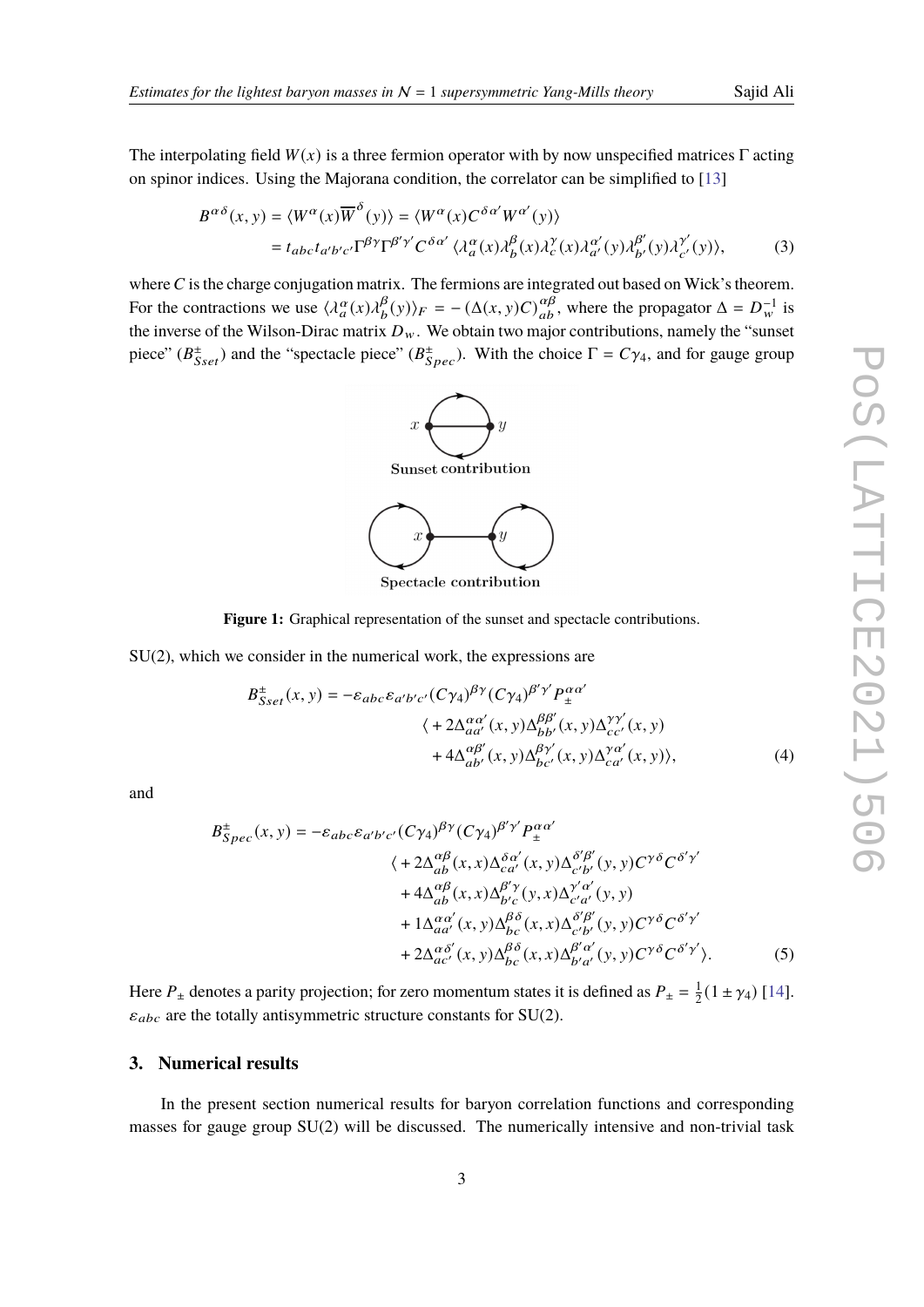is to compute the inverse of the Wilson-Dirac operator. The fermion propagators appearing in the "sunset piece" are obtained from point sources using standard techniques. The all-to-all propagators appearing in the "spectacle piece" are calculated using the stochastic estimator technique. A combination of 80 stochastic estimators and 200 lowest eigenvalues has been used to minimize the stochastic noise. These parameters are optimized compared to the first test presented in Ref. [\[12\]](#page-5-8) to improve the signal. As the spectacle contribution is still noisy, we used several sources placed randomly at all time slices of the lattice. After computing both contributions separately, they are added up for each configuration to obtain the full correlation function. We measured the baryon correlator for lattice volume  $24^3 \times 48$  at  $\beta = 1.75$  and  $\kappa = 0.14925$  on 1757 configurations. Numerical results for positive and negative parity correlation functions are shown in Fig. [2.](#page-3-0) Statistical errors have been estimated by the Jackknife method. To remove the autocorrelation along the Monte-Carlo time the data blocking method, with an optimal binlength of 50, has been used. In order to obtain

<span id="page-3-0"></span>

**Figure 2:** Numerical results for the positive and negative parity baryon correlation functions at  $\beta = 1.75$  and  $\kappa = 0.14925.$ 

<span id="page-3-1"></span>estimates for the masses of baryonic states, the effective mass of positive and negative parity baryons is plotted as a function of time-slice distance, and is shown in Fig. [3.](#page-4-0) For precise results, a sinh function is fitted to the numerical data and a fit range  $t \in \{4, 9\}$  for both parities is considered. Masses obtained from the above fit ranges are shown in Tab. [1.](#page-3-1)

| Bound state | Mass (in lattice units) |
|-------------|-------------------------|
| $m_{B^+}$   | 0.4207(083)             |
| $m_{B^-}$   | 0.5429(263)             |

**Table 1:** Masses of the positive and negative parity baryons in  $N=1$  SUSY Yang-Mills theory at  $\beta = 1.75$ and  $\kappa = 0.14925$ .

#### **4. Conclusion and outlook**

We presented numerical results for positive and negative parity baryon correlators and their corresponding masses in lattice units for the gauge group  $SU(2)$ . Both masses are different as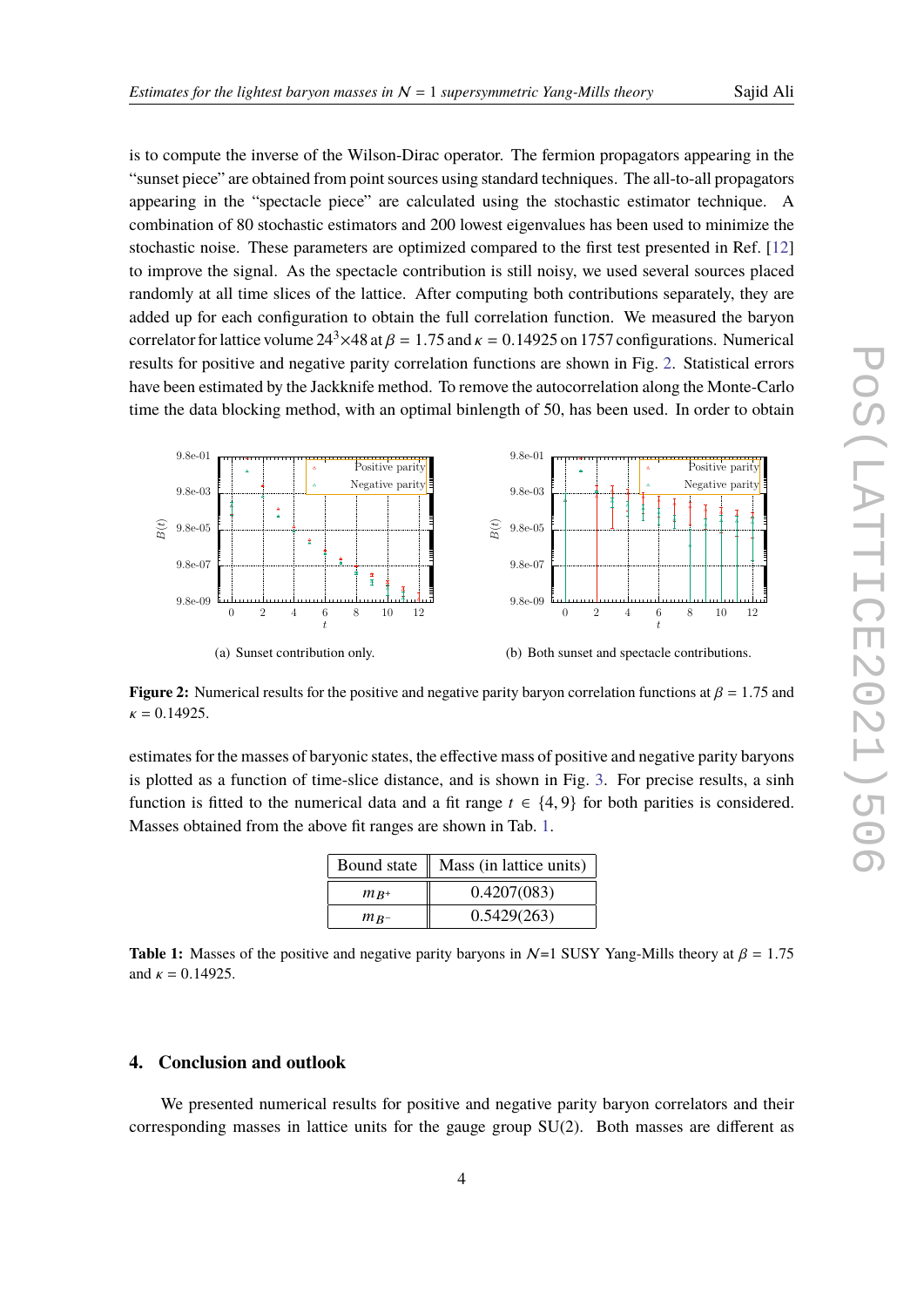<span id="page-4-0"></span>



(a) Sunset: Effective mass of positive parity baryon.



(b) Sunset: Effective mass of negative parity baryon.



(c) Full: Effective mass of positive parity baryon.

(d) Full: Effective mass of negative parity baryon.

**Figure 3:** Numerical results for the effective masses at  $\beta = 1.75$  and  $\kappa = 0.14925$ .

expected. They are still at finite gluino mass and lattice spacing. In the next step we will measure the baryon masses from ensembles produced at different bare gluino masses, which allows to perform chiral extrapolations. In the future we plan to measure the masses for the gauge group SU(3), where we have better statistics and a well controlled continuum limit.

## **Acknowledgements**

The authors gratefully acknowledge the Gauss Centre for Supercomputing e. V. (www.gausscentre.eu) for funding this project by providing computing time on the GCS Supercomputer JUQUEEN and JURECA at Jülich Supercomputing Centre (JSC) and SuperMUC at Leibniz Supercomputing Centre (LRZ). Further computing time has been provided on the compute cluster PALMA of the University of Münster. This work is supported by the Deutsche Forschungsgemeinschaft (DFG) through the Research Training Group "GRK 2149: Strong and Weak Interactions – from Hadrons to Dark Matter". G. Bergner and C. Lopez acknowledge support from the Deutsche Forschungsgemeinschaft (DFG) under Grant No. BE 5942/2-1 and BE 5942/3-1. S. Ali acknowledges financial support from the Deutsche Akademische Austauschdienst (DAAD).